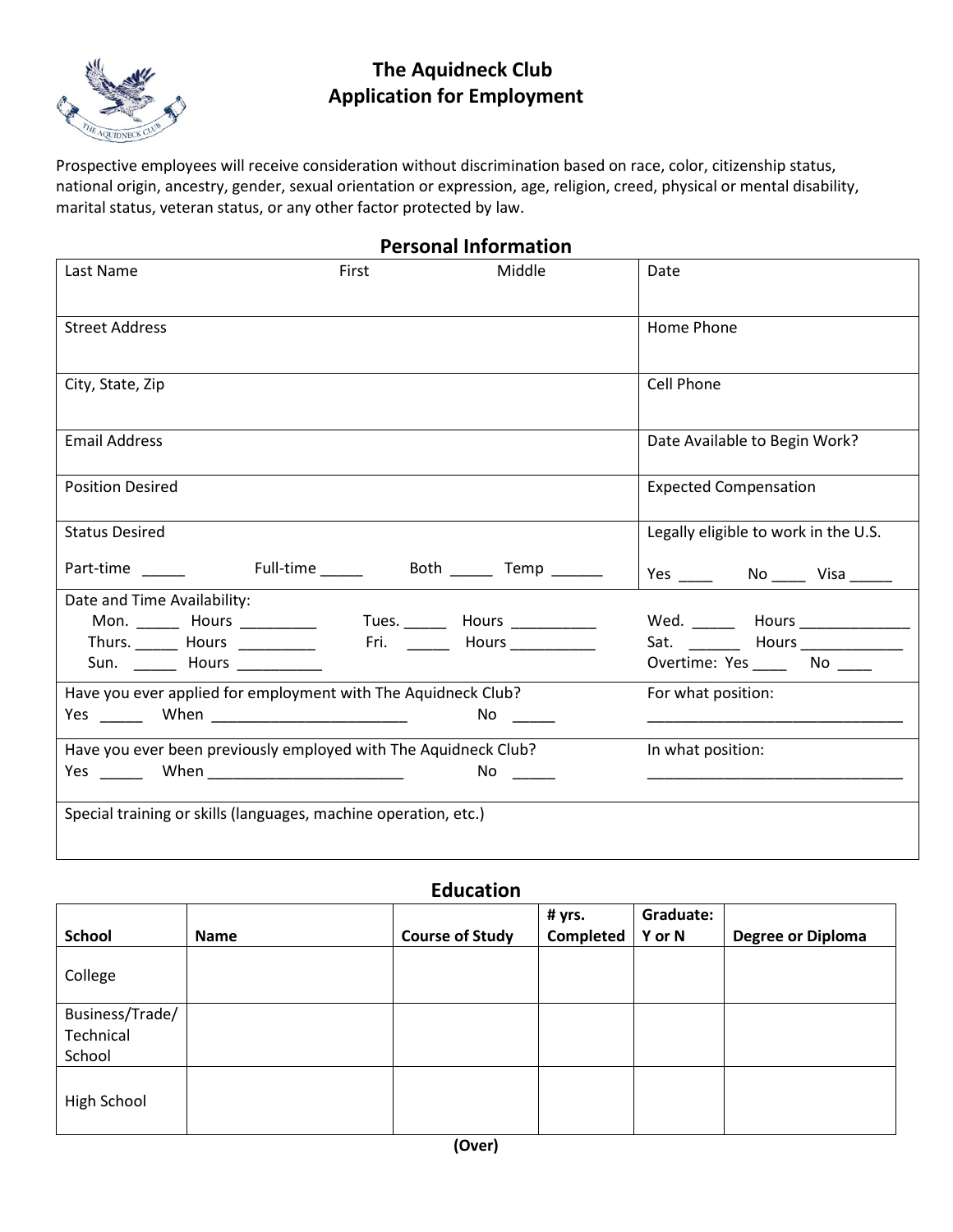# **Employment**

| <b>Most</b><br>Recent      | <b>Company Name</b>            | Telephone                                     |
|----------------------------|--------------------------------|-----------------------------------------------|
|                            | Address                        | Employment Dates (month/year)<br>From:<br>To: |
|                            | Position/Description of duties | Reason for Leaving                            |
|                            | Name of Supervisor             | May we contact? Yes _____ No ___              |
| <b>Next Most</b><br>Recent | <b>Company Name</b>            | Telephone                                     |
|                            | Address                        | Employment Dates (month/year)<br>From:<br>To: |
|                            | Position/Description of duties | Reason for Leaving                            |
|                            | Name of Supervisor             | May we contact? Yes _____ No ___              |
| <b>Next Most</b><br>Recent | <b>Company Name</b>            | Telephone                                     |
|                            | Address                        | Employment Dates (month/year)<br>From:<br>To: |
|                            | Position/Description of duties | Reason for Leaving                            |
|                            | Name of Supervisor             | May we contact? Yes _____ No ___              |

# **Military**

| Did you serve in the U.S. Armed Forces?<br>Yes<br>No.                                        | If "Yes," what Branch? |  |
|----------------------------------------------------------------------------------------------|------------------------|--|
|                                                                                              |                        |  |
|                                                                                              |                        |  |
| Describe any training received which is relevant to the position for which you are applying: |                        |  |
|                                                                                              |                        |  |
|                                                                                              |                        |  |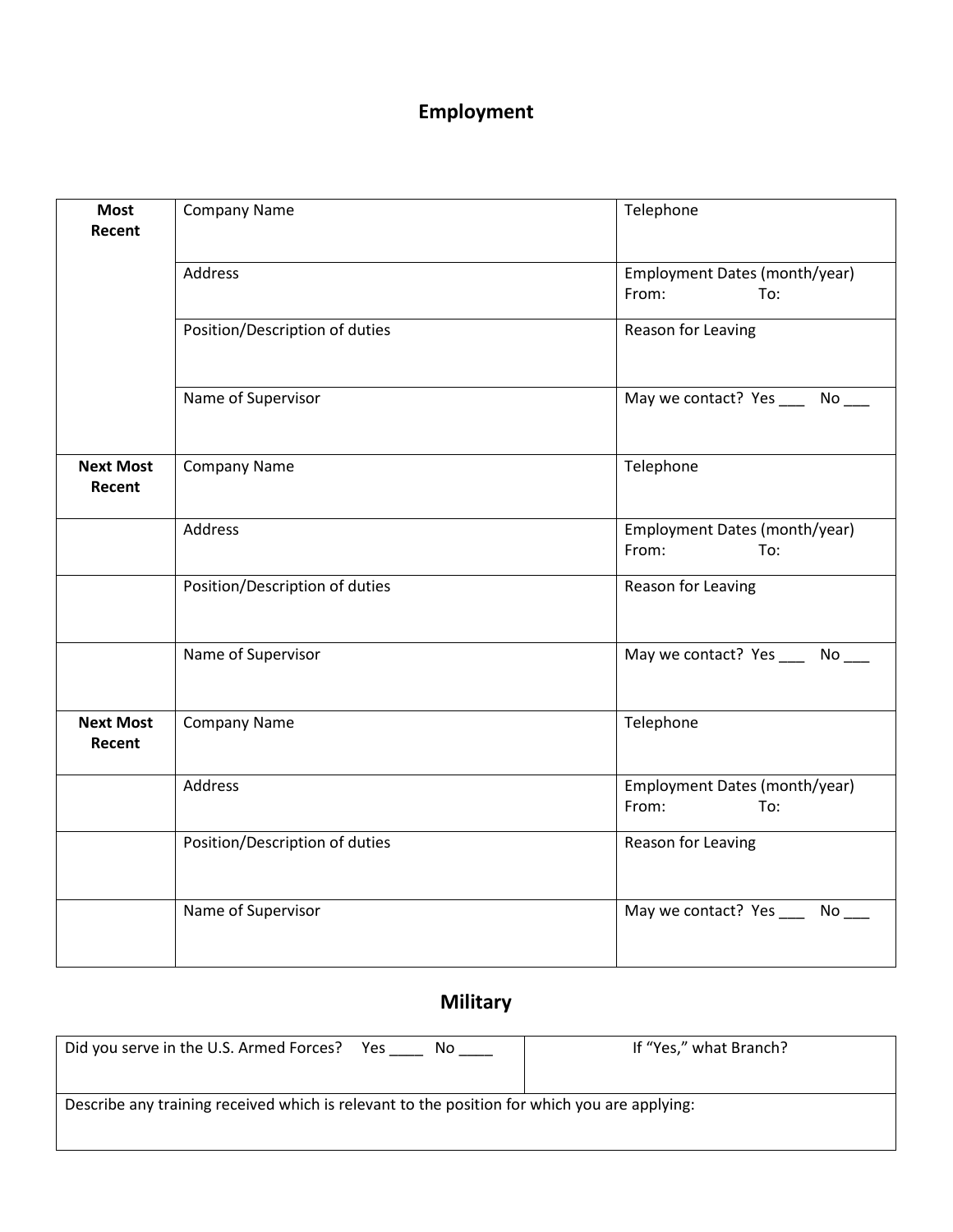#### **(Next Page)**

### **References**

| Reference<br>$\mathbf{1}$   |                                          |
|-----------------------------|------------------------------------------|
|                             |                                          |
|                             | How long known? ________________________ |
| Reference<br>$\overline{2}$ |                                          |
|                             |                                          |
|                             |                                          |
| Reference<br>3              |                                          |
|                             | Phone Number (____) __________________   |
|                             |                                          |

### **Additional Information**

**Membership in professional and civic organizations, special accomplishments, awards, etc. \_\_\_\_\_\_\_\_\_\_\_\_\_\_\_\_\_\_\_\_\_\_\_\_\_\_\_\_\_\_\_\_\_\_\_\_\_\_\_\_\_\_\_\_\_\_\_\_\_\_\_\_\_\_\_\_\_\_\_\_\_\_\_\_\_\_\_\_\_\_\_\_\_\_\_\_\_\_\_\_\_\_\_\_\_**

**\_\_\_\_\_\_\_\_\_\_\_\_\_\_\_\_\_\_\_\_\_\_\_\_\_\_\_\_\_\_\_\_\_\_\_\_\_\_\_\_\_\_\_\_\_\_\_\_\_\_\_\_\_\_\_\_\_\_\_\_\_\_\_\_\_\_\_\_\_\_\_\_\_\_\_\_\_\_\_\_\_\_\_\_\_** 

#### **Please read and understand this statement before signing your application:**

**The information I have provided in this Application for Employment is true, correct and complete.** False, incomplete or misrepresented information of any kind will be sufficient cause for my application to be rejected or, if discovered after I am employed, cause for immediate termination of employment.

I authorize The Aquidneck Club to contact and obtain information about me from previous employers, educational institutions and "references" I have provided, and any other party necessary to verify the accuracy of information disclosed in this application, a related employment application, personal interview or background check**.** To assist in the processing of my application, I waive all rights and claims I may otherwise have against The Aquidneck Club or its representatives for seeking and using information to evaluate my employment request, and against all other persons, corporations or organizations who provide information for this purpose.

**This application will be kept for six months**. After that date, unless otherwise notified, I understand that my status as an applicant will end. I may re-apply for employment in the future by completing a new application.

**This application is not an employment agreement.** If I accept an offer of employment, I understand that The Aquidneck Club may terminate my employment at any time, with or without cause and without prior notice, unless required by law. I understand that no one, other than the General Manager of The Aquidneck Club, has authority to enter into any employment agreement with terms contrary to the foregoing, and then only in writing signed by such General Manager.

\_\_\_\_\_\_\_\_\_\_\_\_\_\_\_\_\_\_\_\_\_\_\_\_\_\_ \_\_\_\_\_\_\_\_\_\_\_\_\_\_\_\_\_\_\_\_\_\_\_\_\_\_\_\_\_\_\_\_\_\_\_\_\_\_\_\_\_

#### **I fully understand and accept all terms and conditions in the above statement.**